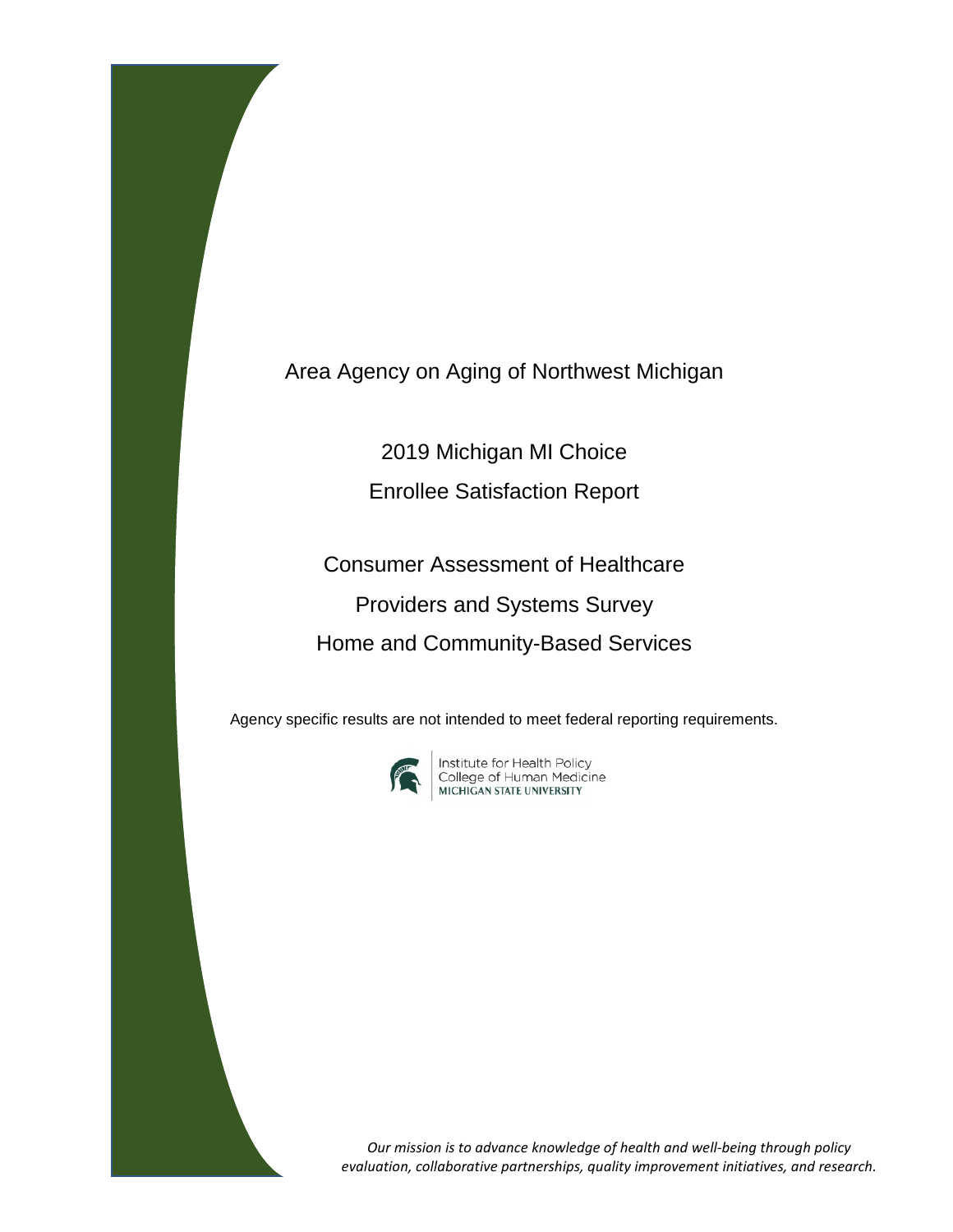

### **Introduction**

The goal of the MI Choice Enrollee Satisfaction Survey is to provide performance feedback that is actionable and that will aid in improving patient-centered service delivery. The CAHPS Home and Community-Based Services Survey was selected because (1) it is the most widely used survey with benchmarking and standardized questions for assessing patient experiences in the United States, (2) the survey tool and technical guidance is publicly available from the Agency for Healthcare Research and Quality, (3) the survey has a strong track record of rigorous scientific development and testing to ensure reliability and validity, and (4) the survey is commonly used as the federal reporting standard to the Centers for Medicaid and Medicaid Services.

# Methodology

There were 8,729 enrollees who met the following criteria for the sampling frame: (1) enrolled in the MI Choice program for at least three months between February and April 2019; (2) had at least one claim during that time period; (3) 18 years of age or older; and (4) did not participate in the 2018 MI Choice Enrollee Satisfaction Survey. A random number methodology per agency was then applied resulting in 3,417 enrollees being including in the telephone sample frame. The sampling frame for the Area Agency on Aging of Northwest Michigan was 150 with 29 completed surveys.

Prior to the survey administration, a pre-notification letter was sent informing enrollees to anticipate a telephone call. Enrollees were assured that the survey was being sponsored by the State of Michigan and answers kept confidential by Michigan State University.

MI Choice enrollees completed the telephone survey from May to September 2019. The survey was considered viable for inclusion if the respondent answered three cognitive screening questions with valid responses: (1) Does someone come into your home to help you? (2) How do they help you? and (3) What do you call them?

Survey results were standardized to a 100-point scale with mean scores calculated in accordance with the Technical Assistance Guide for Analyzing Data from the CAHPS Home and Community-Based Services Survey. Less than five percent of the respondents opted to use the alternative responses where options were presented as "mostly yes" or "mostly no" instead of a more cognitively challenging Likert-type scale. The alternative responses were also converted to the standardized scale.

Statewide and agency specific calculations are provided within this report. Please note that agency results are informational only and not intended for federal reporting. Official reporting of CAHPS results requires 100 valid surveys per unit of analysis completed by an approved vender. Cells under five were either suppressed or excluded from presentation because of the instability of reporting small numbers.

# **Demographics**

When comparing Area Agency on Aging of Northwest Michigan respondents to the overall demographics, Northwest Michigan respondents were more likely to be older, less educated, and white as well as indicate a higher mental health and overall health scores (65.5% vs. 59.7%, 65.5% vs. 56.6%, 82.8% vs. 71.0%, 66.4% vs. 59.5%, and 53.1% vs. 47.9%; respectively) as shown in Table 1.

*Page 2 of 5*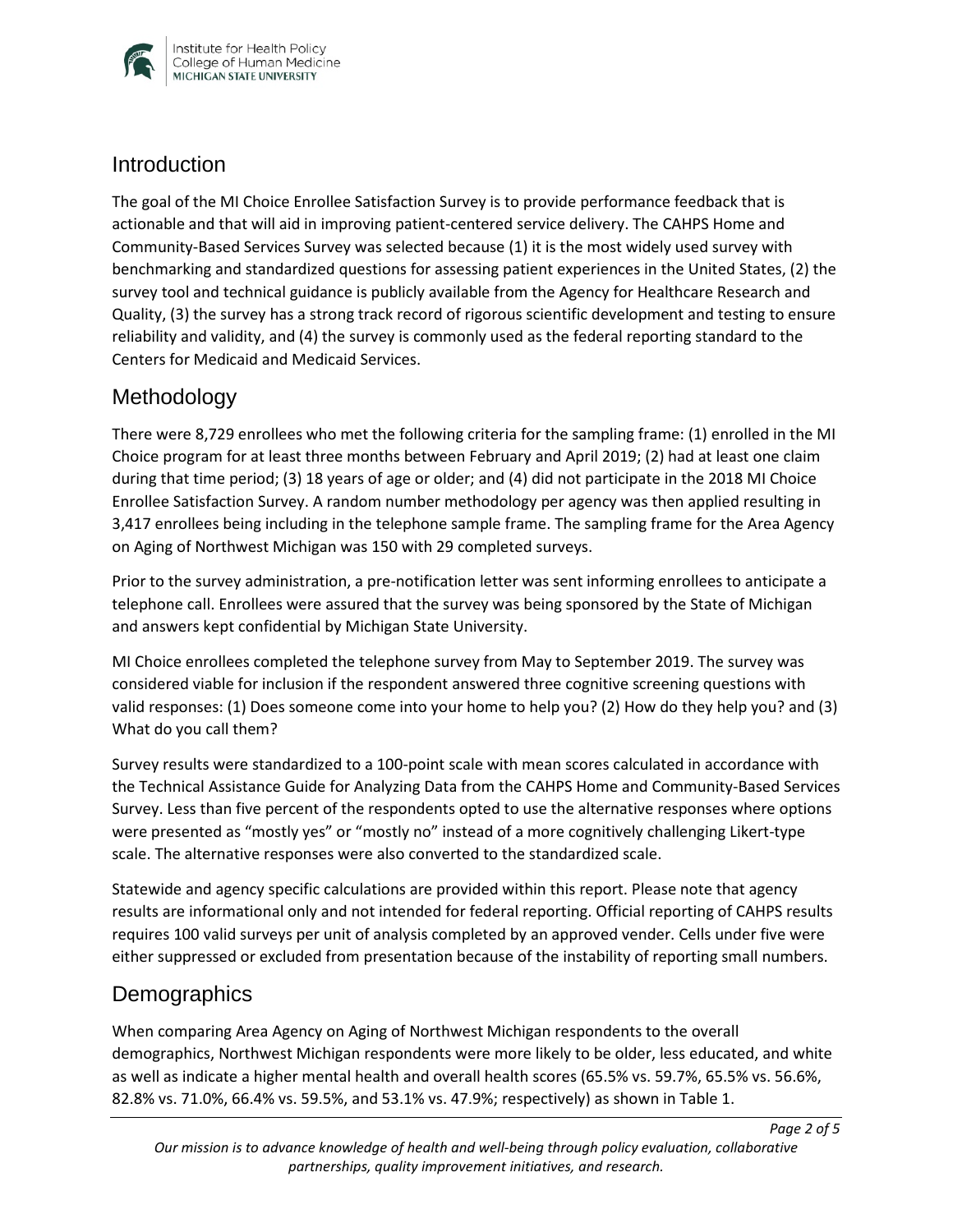

| <b>Demographics</b>    | <b>Response</b>      | <b>State</b> |     | <b>Northwest</b> |                |
|------------------------|----------------------|--------------|-----|------------------|----------------|
|                        |                      | %            | #   | %                | #              |
| Age                    | 18-64 years old      | 40.3         | 242 | 34.5             | 10             |
|                        | 65+ years old        | 59.7         | 359 | 65.5             | 19             |
| Gender                 | Female               | 66.9         | 402 | 65.5             | 19             |
|                        | Male                 | 33.1         | 199 | 34.5             | 10             |
| <b>Education Level</b> | High School or Less  | 56.6         | 328 | 65.5             | 19             |
|                        | Some College or More | 43.4         | 252 | 34.5             | 10             |
| Race                   | White                | 71.0         | 427 | 82.8             | 24             |
|                        | <b>Black</b>         | 18.8         | 113 | S                | $\mathbf{1}$   |
|                        | Hispanic             | 3.0          | 18  | S                | $\overline{2}$ |
|                        | Other                | 5.2          | 31  | S                | $\overline{2}$ |
|                        | Unknown              | 2.0          | 12  | -                | 0              |
| <b>Mental Health</b>   | Scale from 1-100     | 59.5         | 595 | 66.4             | 28             |
| <b>Overall Health</b>  | Scale from 1-100     | 47.9         | 587 | 53.1             | 29             |

# **Table 1 Demographics**

*'s' indicated suppressed due to cell size less than 5.* 

#### **Results**

The CAHPS survey asks 46 questions which can be grouped into 11 domains of objective and actionable information for quality improvement. These domains address issues such as unmet need, physical safety, helpfulness of the case manager, the quality of the patient-caregiver relationship, and the respondent's feelings of self-determination. CAHPS domain results are presented in Table 2.

Area Agency on Aging of Northwest Michigan was the highest overall performing agency with noticeably higher scores on (1) Global Score; (2) Staff are Reliable and Helpful; (3) Case Manager is Helpful; (4) and Planning Your Time and Activities.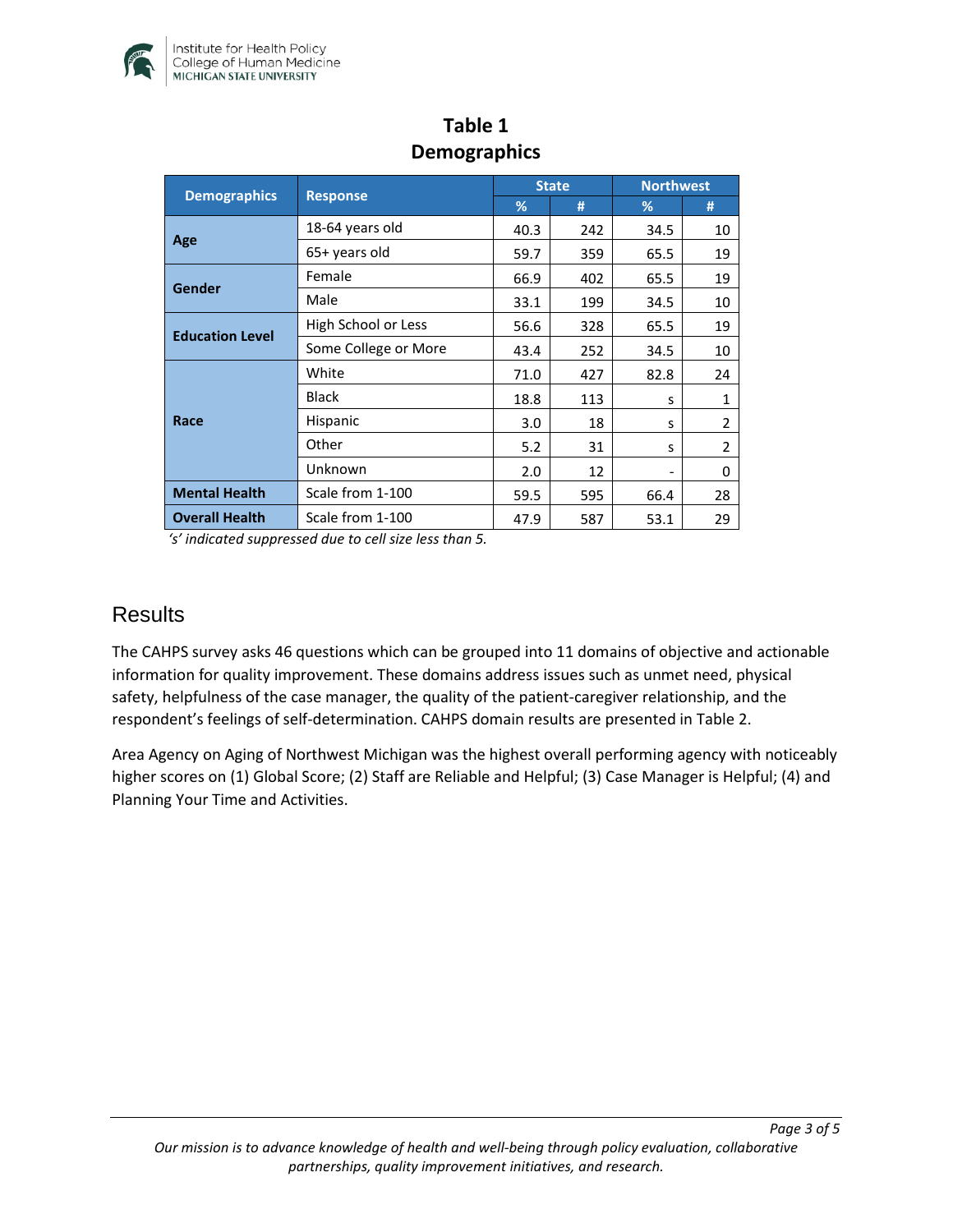

| <b>Category</b>                                                     | <b>Question</b>                                                                    |      | <b>Northwest</b><br>Percent<br>$n=29$ |
|---------------------------------------------------------------------|------------------------------------------------------------------------------------|------|---------------------------------------|
| <b>Global Ratings</b><br><b>Measures</b>                            | <b>Category Score</b>                                                              |      | 98.0                                  |
|                                                                     | Global Rating of Personal Assistance and Behavioral Health Staff                   |      | 95.6                                  |
|                                                                     | <b>Global Rating of Case Manager</b>                                               |      | 98.3                                  |
| <b>Recommendation</b><br><b>Measures</b>                            | <b>Category Score</b>                                                              |      | 96.5                                  |
|                                                                     | Recommendation of Personal Assistance and Behavioral Health<br>Staff               | 94.3 | 92.6                                  |
|                                                                     | Recommendation of Case Manager                                                     | 92.9 | 97.0                                  |
| <b>Staff are reliable</b><br>and helpful                            | <b>Category Score</b>                                                              | 92.4 | 98.2                                  |
|                                                                     | Staff come to work on time                                                         | 93.3 | 92.2                                  |
|                                                                     | Staff work as long as they are supposed to                                         | 95.4 | 96.9                                  |
|                                                                     | Someone tells you if staff cannot come                                             |      | 100                                   |
|                                                                     | Staff make sure you have enough privacy for dressed, shower,<br>bathing            | 93.3 | 100                                   |
| <b>Staff listen and</b><br>communicate<br>well                      | <b>Category Score</b>                                                              | 94.9 | 98.1                                  |
|                                                                     | Staff treat you with courtesy and respect                                          | 97.0 | 100                                   |
|                                                                     | Staff explanations are easy to understand                                          |      | 88.9                                  |
|                                                                     | Staff treat you the way you want them to                                           | 95.3 | 95.8                                  |
|                                                                     | Staff explain things in a way that is easy to understand                           | 94.8 | 94.1                                  |
|                                                                     | Staff know what kind of help you need with everyday activities                     | 96.6 | 100                                   |
| <b>Case Manager is</b><br><b>Helpful</b>                            | <b>Category Score</b>                                                              | 94.5 | 100                                   |
|                                                                     | Able to contact this case manager when needed                                      | 97.8 | 100                                   |
|                                                                     | Case manager helped when asked for help with getting or fixing<br>equipment        |      | 100                                   |
|                                                                     | Case manager helped when asked for help with getting other<br>changes to services  | 91.4 | 100                                   |
| <b>Choosing the</b><br><b>Services that</b><br><b>Matter to You</b> | <b>Category Score</b>                                                              | 90.9 | 95.7                                  |
|                                                                     | Person-centered service plan included all of the things that are<br>important      | 86.5 | 91.4                                  |
|                                                                     | Staff knows what's on the service plan, including the things that<br>are important | 95.4 | 100                                   |

# **Table 2 2019 MI Choice Enrollee Satisfaction Survey**